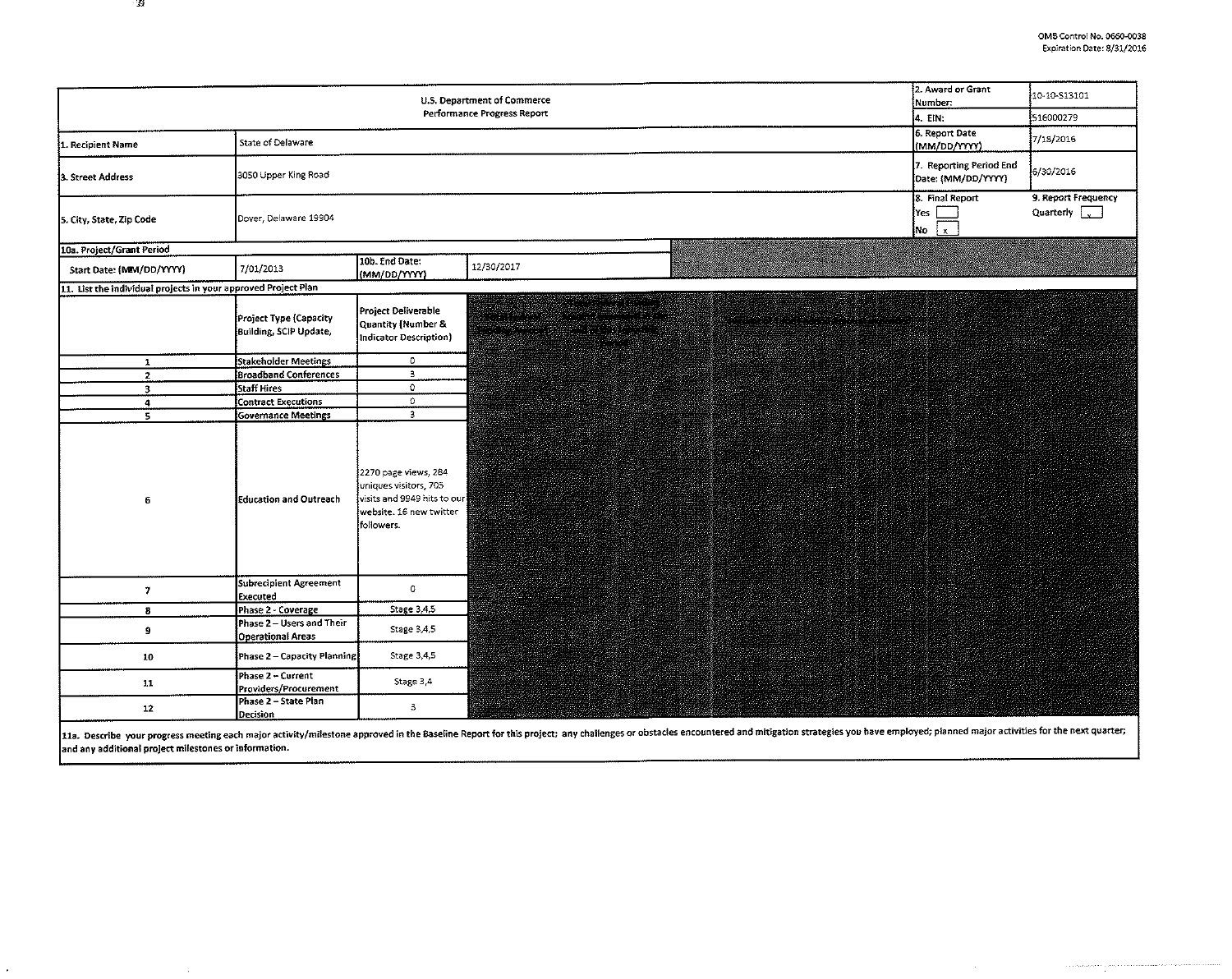and a strategies in the community of the state of

Broadband working group meetings were held on 6/2/2016. Lori Stone and Tom Shull provided an overview of the consulation task team as it relates to the State of Delaware. They also provided an overview of FirstNets status Statewide Interoperability Executive Council Meetings(Governing Body) were held on April 14, 2016 and June 2, 2016. These meetings are held on a Bi-Monthly basis to update the SIEC Committee on status updates relating to t SLIGP activities and to discuss overall interoperabilty communication issues throughout the the State of Delaware. The State of Delaware's SPOC and 2 members from our working group attended the 2 day Spring SPOC 2016 meeat in Mclean Virgina. The State of Delaware Division of Communications has been holding weekly internal meetings (beginning in December of 2013 with the SPOC, Grants Manager and outreach coordinator to discuss weekly updates FirstNet to coordinate outreach planning, website updates and social media interaction. We have held a total of 101 internal division meetings through the grant period ending 6/30/2016. We also continue to update our "DELN information pertaining to FirstNet and the SLIGP grant. We currently have 358 Twitter followers up from 342 and we are following 118. This will be ongoing outreach to our state and local governments through the entire plan website produced over 2270 pages views, 284 unique visitors, 70S visits and 9949 page hits for qaurter ending 3/31/2016.

11b. If the project team anticipates requesting any changes to the approved Baseline Report in the next quarter, describe those below. Note that any substantive changes to the Baseline Report must be approved by the Depart implementation.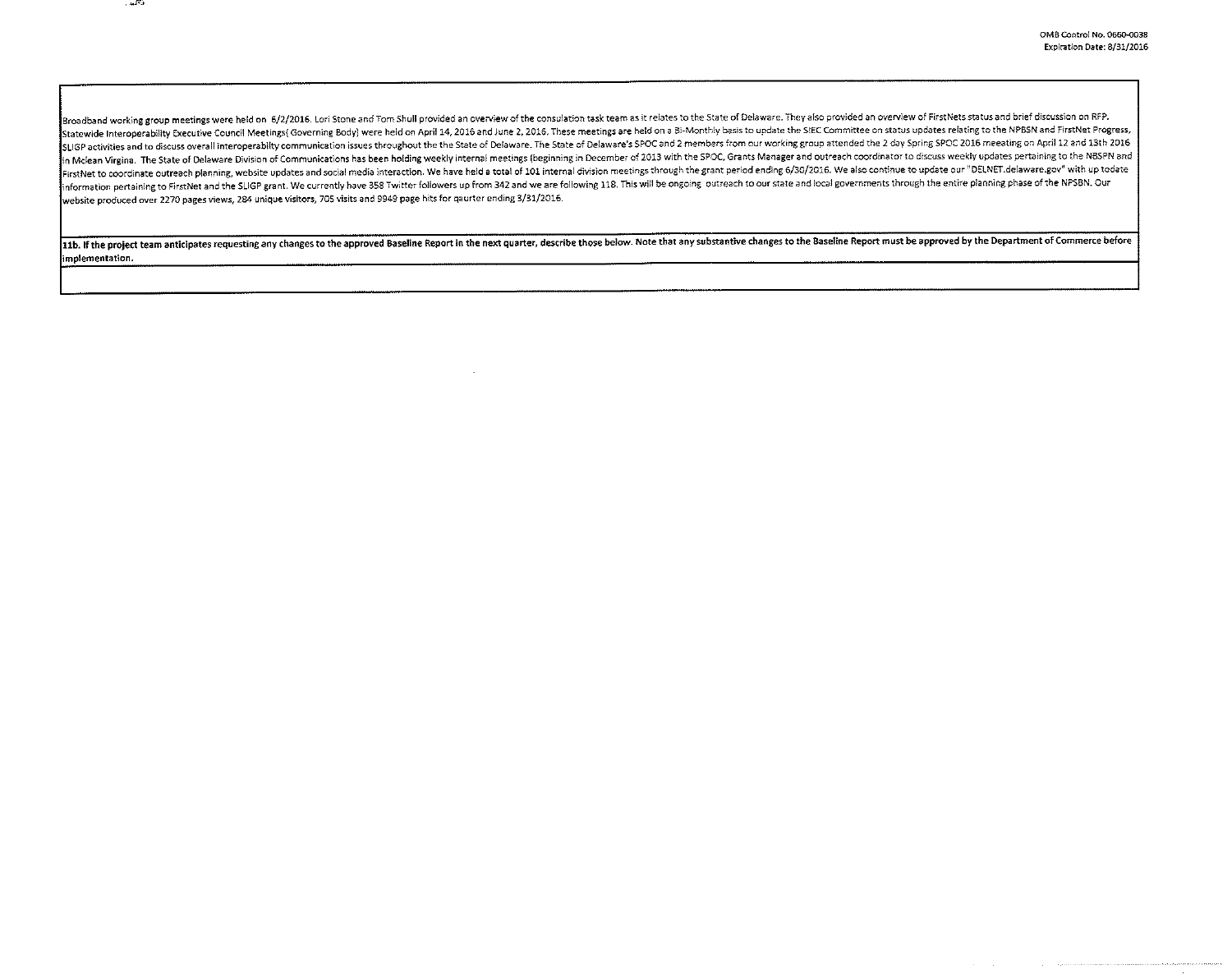## 11c. Provide any other information that would be useful to NTIA as it assesses this project's progress.

This PPR report is reflecting a change to our Personnel and Fringe expenditures. The expenditures have been reduced by \$25,920.03. This change has been made to reflect actuall hours worked on SLIGP activities for our SPOC standard 20% match.

11d. Describe any success stories or best practices you have identified. Please be as specific as possible.

12. Personnel - The FTE for our SWIC and Deputy director changed due to the revised budget that was submitted. Our SWIC will now devout 20% of his time to FirstNet acctivites and our Deputy will spend .05 percent of his ti change is due to the extension of the grant period out to 2017 and keeping n line with our 20% match obligation.

12a. If the project is not fully staffed, describe how any lack of staffing may impact the project's time line and when the project will be fully staffed.

| 12b. Staffing Table                                                                                                                   |                            |                                                                         |                          |                      |                                 |            |            |                                         |                                          |
|---------------------------------------------------------------------------------------------------------------------------------------|----------------------------|-------------------------------------------------------------------------|--------------------------|----------------------|---------------------------------|------------|------------|-----------------------------------------|------------------------------------------|
| Job Title                                                                                                                             | FTE%                       | Project (s) Assigned                                                    |                          |                      |                                 |            |            |                                         |                                          |
| <b>SWIC</b>                                                                                                                           | 0.2                        | Provide oversight of all SLIGP activities                               |                          |                      |                                 |            |            |                                         | no change                                |
| Deputy Director Communications                                                                                                        | 0.06                       | Assist SWIC with SLIGP activities                                       |                          |                      |                                 |            |            |                                         | no change                                |
| Outreach coordinator                                                                                                                  | 0.1                        | Prepare and distribute educational materials, conduct outreach meetings |                          |                      |                                 |            |            | no change                               |                                          |
|                                                                                                                                       |                            |                                                                         |                          |                      |                                 |            |            |                                         |                                          |
|                                                                                                                                       |                            |                                                                         |                          |                      |                                 |            |            |                                         |                                          |
| 13. Subcontracts (Vendors and/or Subrecipients)                                                                                       |                            |                                                                         |                          |                      |                                 |            |            |                                         |                                          |
| 13a. Subcontracts Table - Include all subcontractors. The totals from this table must equal the "Subcontracts Total" in Question 14f. |                            |                                                                         |                          |                      |                                 |            |            |                                         |                                          |
| Name                                                                                                                                  | <b>Subcontract Purpose</b> |                                                                         | Type<br>(Vendor/Subrec.) | RFP/RFQ Issued (Y/N) | Contract<br>Executed<br>${Y/N}$ | Start Date | End Date   | <b>Total Federal Funds</b><br>Allocated | <b>Total Matching Funds</b><br>Allocated |
| Micro Tech                                                                                                                            | <b>Grant Manager</b>       |                                                                         |                          | N                    | M                               | 9/9/2013   | 12/31/2017 | \$180,000.00                            | \$0.00                                   |
| Micro Tech                                                                                                                            | Subject Matter Expert      |                                                                         |                          | N                    | $\ddot{\phantom{1}}$            | 9/9/2013   | 12/31/2017 | \$173,563.00                            | \$0.00                                   |
| Micro Tech                                                                                                                            | Adminstration Support      |                                                                         |                          |                      | $\sim$                          | 9/9/2013   | 12/31/2017 | \$120,002.00                            | \$0.00                                   |
| <b>IDTI</b>                                                                                                                           | Website Development        |                                                                         |                          |                      | N                               | 6/27/2014  | 12/31/2017 | \$5,800.00                              |                                          |
| TBD                                                                                                                                   | Phase II                   |                                                                         | Vendor                   | N                    | N                               | <b>TBD</b> | TBD        | \$94,020.00                             | \$0.00                                   |
| T8D                                                                                                                                   | MACINAC                    |                                                                         | Vendor                   | N                    | N                               | TBD        | 12/31/2017 | \$90,000.00                             |                                          |
| 13b. Describe any challenges encountered with vendors and/or subrecipients.                                                           |                            |                                                                         |                          |                      |                                 |            |            |                                         |                                          |
|                                                                                                                                       |                            |                                                                         |                          |                      |                                 |            |            |                                         |                                          |